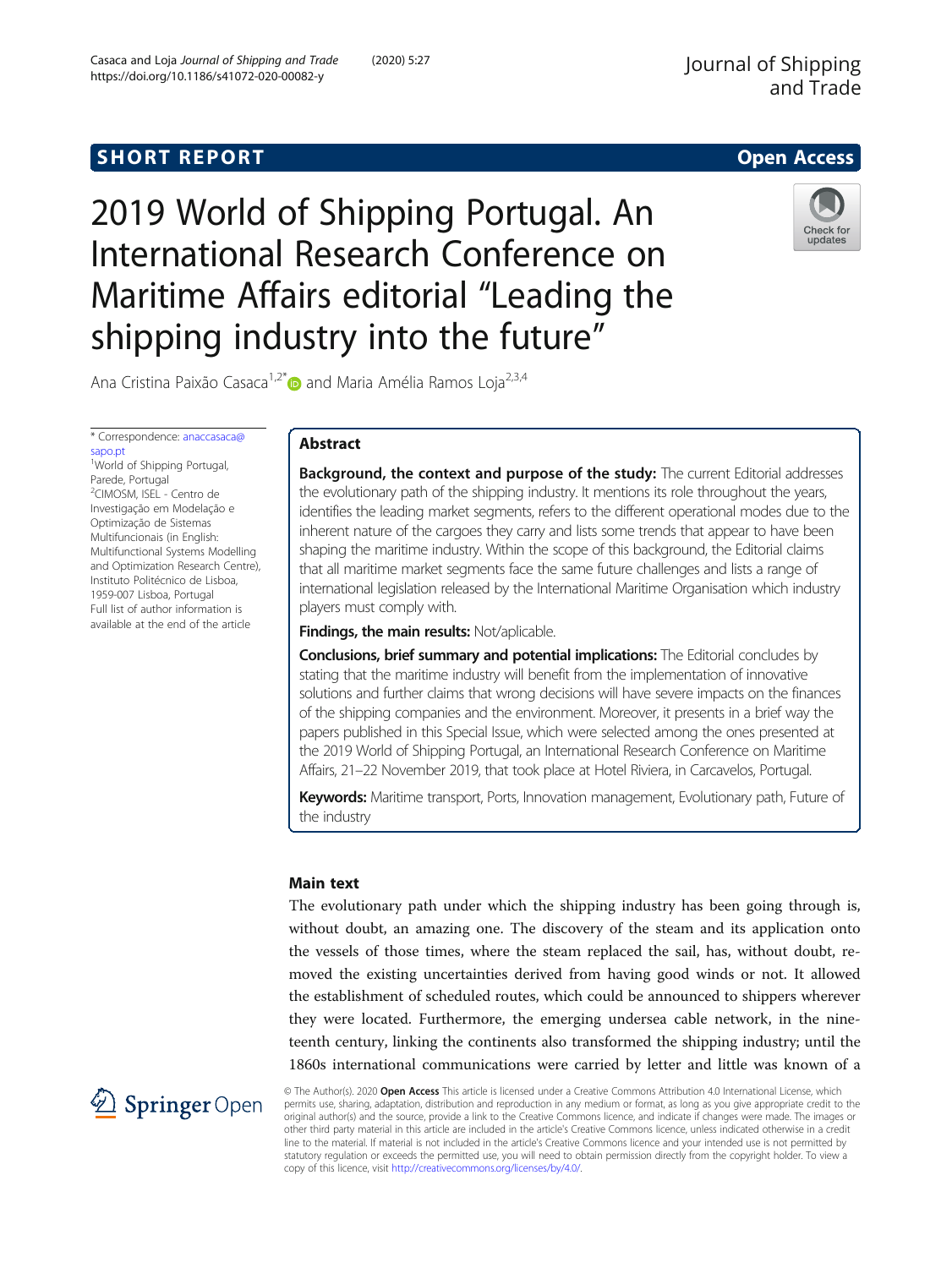ship until she returned. Both events set the scene and sophisticated shipping systems, namely the liner and tramp shipping systems, emerged.

The liner shipping flourished, and trade agreements between remote regions of the world were established, thus pioneering the globalised environment in which we live today. The liner shipping industry, which so far lived in an environment of its own, has been forced to open its doors and extend its operations inland creating an array of integrated transport systems that link the north, the south, the east and the western boundaries of the planet. Moreover, it has been forced to adopt new business strategies, namely logistics and supply chain management strategies. The tramp market also evolved but kept its underlying principles of unscheduled voyages, which are still seen in the bulk markets. While they have different modes of operations because of the inherent nature of the cargoes they carry, they all face the same future challenges.

Today, the tanker, the dry bulk, and the container shipping markets dominate the world, where the latter shows a high level of innovation. Containerisation is one of the revolutionary innovations that changed the organisation in which the traditional liner shipping market operated. When Malcolm McLean shipped the first containers on board the converted tanker Ideal X in 1956, he was far from knowing the changes that such a box would bring to the world.

Going back into the market, several trends appear to have been shaping the maritime industry. First, the globalisation phenomenon has been having critical impacts at different levels. Seaborne trade volumes rose on average by 3% per year from 1980 to 2013 to a level of 9.5 billion tons loaded, and in 2016, the entire transport volume of maritime trade amounted to approximately 11 billion metric tons. Also derived from the globalisation phenomenon is the emergence of integrated global supply chains to the extent that supply chain performance has become more important than the individual performance of its nodes as is the case of ports. Maritime transport is also becoming more integrated into multimodal transport chains to the extent that shippers/receivers determine by which port their cargo is conveyed to lower their inventories' associated costs.

Second, the market has been witnessing an increasing vessel size. Driven by the desire to cut transport costs, the industry has, as a whole, witnessed an increasing vessel size over the past 50 years, which was experienced initially in the tanker and dry bulk markets. Today increasing vessel size is more notorious in the container shipping market. The capacity of container ships in seaborne trade has risen significantly from 1980 through 2019. As of January 2018, there were 5152 container ships in the world's merchant fleet. In 2019, the world merchant container ship fleet had a capacity of around 266 million metric tons deadweight, the biggest containership, the MSC Gülsün, showed a maximum TEU capacity of 23,756 TEUs and according to Deloitte China, in 2017, the largest increase in average container ship size occurred on the Far East – South Africa route. At the same time, vessel specialisation occurred to meet the different characteristics of the different types of cargoes being traded, and numerous types of vessels ply the ocean carrying them; some liquid other dry, some in bulk other in packaged form.

Third, the industry has been going through a series of structural changes. Some of these changes are more notorious in the container market where a select number of shipping companies dominate the market through mergers and acquisitions, takeovers and alliances. Fourth, the 2001 attack on the Twin Towers has been driving the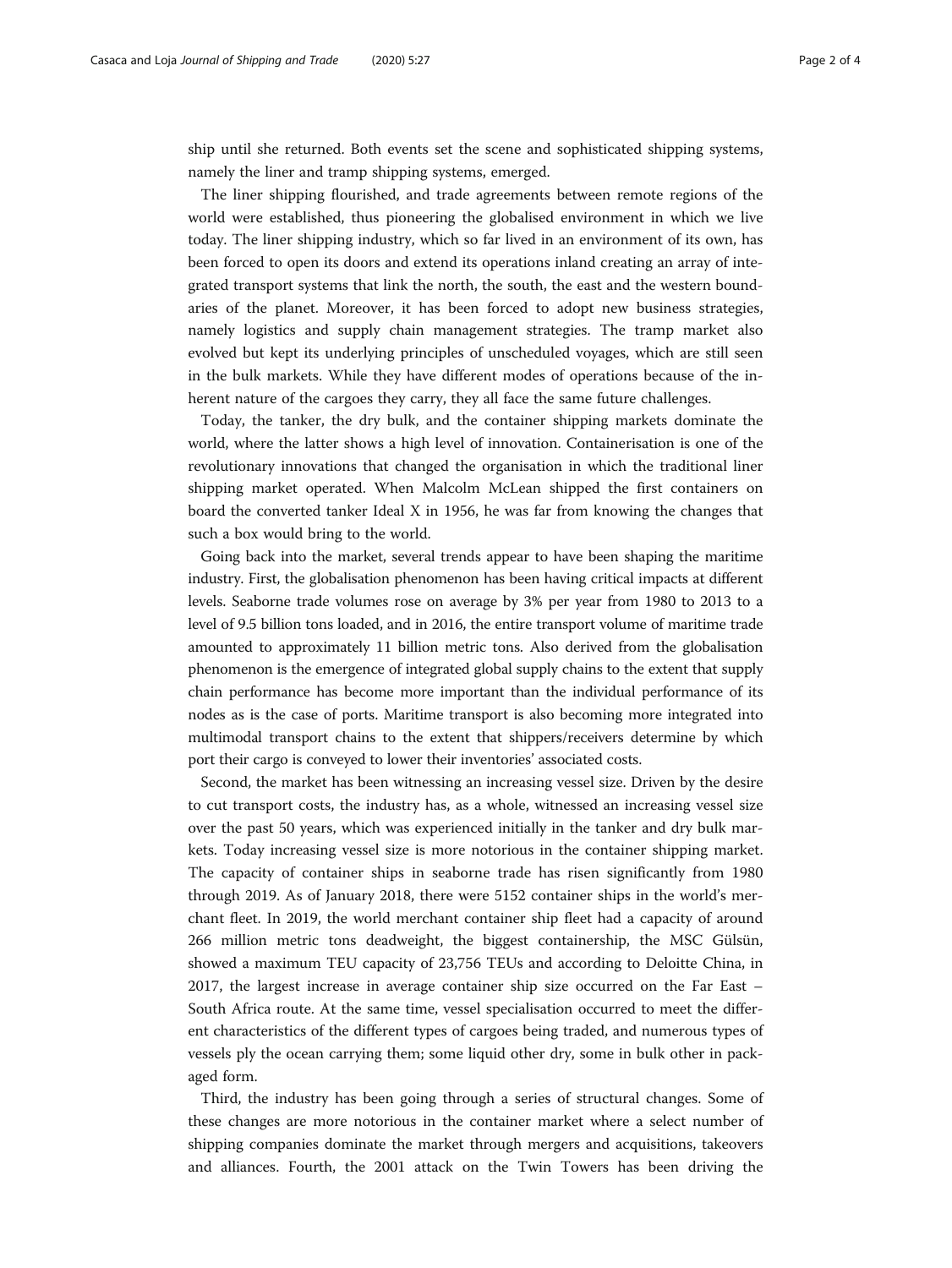industry into security issues, to the extent that the spending on security issues, both on international waters and in the port, has increased significantly since then. Fifth, more focus has been given to maritime logistics, in particularly multimodal transport and infrastructure. Ports have been at the forefront of adopting sophisticated ICT solutions to optimise their operations and the logistics chains in which they are integrated. More than ever, the port industry has been focusing on its hinterland, foreland, competition capacity and performance.

However, the constraints imposed by i) the climate change obliging vessels to comply with the global fuel sulphur limit of 0.5% which entered in force on 1 January 2020; ii) the IMO Ballast Water Management Convention, which has entered into force in September twenty seventeen (2017) as a means to stop non-native species from invading local marine environments and causing severe ecological, economic and public health impact on the receiving environment; iii) the International Convention on the Control of Harmful Anti-fouling Systems in Ships aimed at protecting the marine environment and human health from adverse effects of anti-fouling systems on ships by phasing out the use of harmful organotin compounds; iv) the need to improve effectiveness and efficiency of operations from economic, regulatory and safety point of views, and v) the Petya, a malicious software that has spread through large firms, and which shut down numerous Maersk operations, are driving the industry into the adoption of innovative solutions and the investment on research and development.

The point is that innovative solutions play a central role in making the maritime industry more efficient, cost-effective and compliant with rapidly evolving environmental rules. It is clear that future industry leaders will look for the best technologies available in the market, for instance, scrubbers versus LNG adoption. The challenge is to make the right investment since wrong decisions will have severe impacts on the finances of the shipping companies and the environment.

The current issue focus on innovative concepts applied to both the shipping and ports industry in order to improve their overall operational performance. (Kretschmann [2020](#page-3-0)) presents a framework in order to design maritime risk models based on safetyrelated data collected onboard ships. (Lim and Lim [2020](#page-3-0)) analyse the financial performance of shipping companies that support of eco-innovation through the acquisition of LNG carriers. (Vierth and Johansson [2020](#page-3-0)) perform a comparative analysis of two alternative systems for environmentally differentiated fairway dues in Sweden in order to provide input to develop further environmentally differentiated fairway dues. Finally, (Li et al. [2020\)](#page-3-0) present the port business ecosystem evolutionary process by using an evolutionary game theory approach.

We thank Journal of Shipping and Trade for accepting this Special Issue and China Merchants Energy Shipping for supporting this Special Issue process charges.

Greetings from Lisbon.

Ana Cristina Paixão Casaca and Maria Amélia Ramos Loja. Guest Editors.

#### Acknowledgements

We thank Journal of Shipping and Trade for accepting this Special Issue and China Merchants Energy Shipping for supporting this Special Issue process charges.